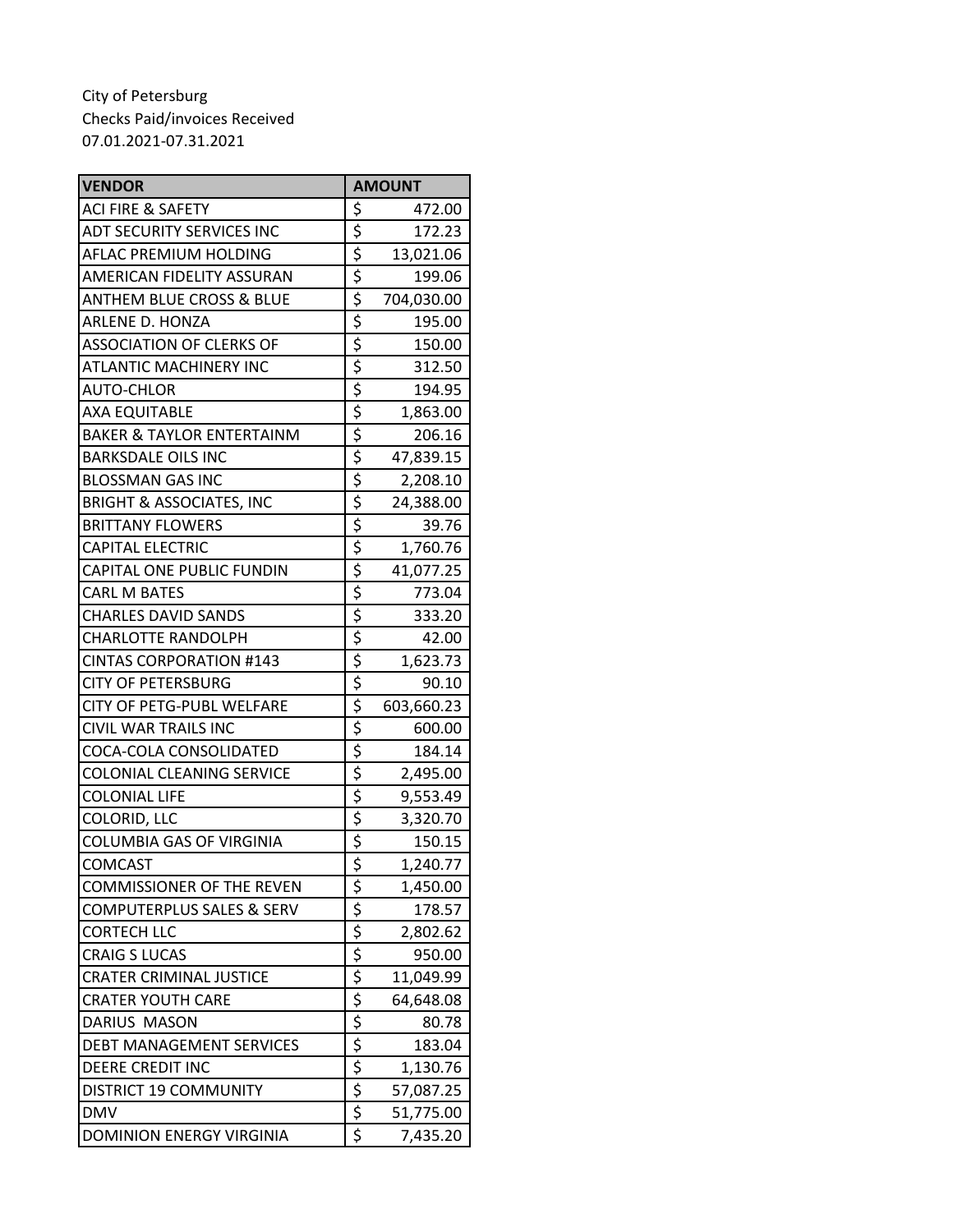| <b>VENDOR</b>                        |                                     | <b>AMOUNT</b> |
|--------------------------------------|-------------------------------------|---------------|
| <b>EASTERN FORESTRY &amp; TREE S</b> | \$                                  | 2,100.00      |
| <b>EDUCATION PARTNERS</b>            | \$                                  | 17,850.00     |
| <b>ELECTION SYSTEMS &amp;</b>        | \$                                  | 5,905.00      |
| <b>ENTERPRISE, FM TRUST</b>          | $\overline{\xi}$                    | 43,588.81     |
| <b>FEDEX</b>                         | $rac{1}{5}$                         | 17.72         |
| FOBBS QUALITY SIGNS LLC.             |                                     | 4,585.20      |
| <b>FORTILINE INC</b>                 | $\frac{1}{5}$                       | 1,410.76      |
| FOUR SQUARE INDUSTRIAL CO            | \$                                  | 2,496.00      |
| FOXSTER OPCO, LLC (DBA) C            | \$                                  | 830.00        |
| FUNFLICKS OF CENTRAL VA              | $\overline{\xi}$                    | 1,609.93      |
| <b>GALLS LLC</b>                     | \$                                  | 422.00        |
| <b>GOLF MAX</b>                      | $rac{5}{5}$                         | 164.71        |
| <b>GOODMAN TRUCK &amp; TRACTOR</b>   |                                     | 11,403.39     |
| <b>GRAHAMS EXTERMINATING SER</b>     | \$                                  | 1,094.00      |
| <b>GRAINGER INC</b>                  | \$                                  | 343.43        |
| <b>GUARDIAN</b>                      | \$                                  | 10,996.45     |
| <b>HERETICK FEED &amp; SEED CO</b>   | \$                                  | 543.21        |
| HILTON GARDEN INN VIRGINI            | $\overline{\varsigma}$              | 3,763.90      |
| <b>HINCHEY'S HOME IMPROVEMEN</b>     | \$                                  | 1,450.00      |
| <b>HOLIDAY INN</b>                   | \$                                  | 1,166.25      |
| <b>IBM CORPORATION</b>               | \$                                  | 951.19        |
| ICMA MEMBERSHIP PAYMENTS             | \$                                  | 200.00        |
| ICMA RETIREMENT TRUST IRA            | \$                                  | 150.00        |
| <b>INGRAM LIBRARY SERVICES</b>       | $rac{5}{5}$                         | 378.58        |
| <b>INSCCU</b>                        |                                     | 576.00        |
| <b>JACQUELINE ZEMMITT</b>            | $\overline{\xi}$                    | 15.74         |
| <b>JOSEPH W LEE</b>                  | \$                                  | 333.20        |
| <b>KENNETH MILLER</b>                | $rac{5}{5}$                         | 200.00        |
| <b>KIM BOLLINGER</b>                 |                                     | 10.71         |
| <b>KRS HOLDINGS INC</b>              |                                     | 1,000.00      |
| LEE-HY PAVING CORPORATION            | $rac{5}{5}$                         | 346.56        |
| LEETE TIRE & AUTO CTR INC            |                                     | 17,942.07     |
| LENDING TREE LLC                     | \$                                  | 6,000.00      |
| LUMINATOR TECHNOLOGY GROU            |                                     | 876.26        |
| <b>MAKIAH SPRATLEY</b>               | $\frac{1}{2}$                       | 37.95         |
| MARRIOTT VA BEACH OCEANFR            |                                     | 1,155.86      |
| MAYER ELECTRIC SUPPLY INC            |                                     | 2,340.00      |
| MCGRIFF INSURANCE SERVICE            |                                     | 463.50        |
| MCI COMM SERVICE                     |                                     | 36.45         |
| MELISSA KAY B. ADAMS                 | $\overline{\xi}$                    | 334.30        |
| MICHAEL SCOTT SR.                    | $\overline{\xi}$                    | 25.23         |
| MID-ATLANTIC LIBRARY ALLI            | $\overline{\boldsymbol{\varsigma}}$ | 150.00        |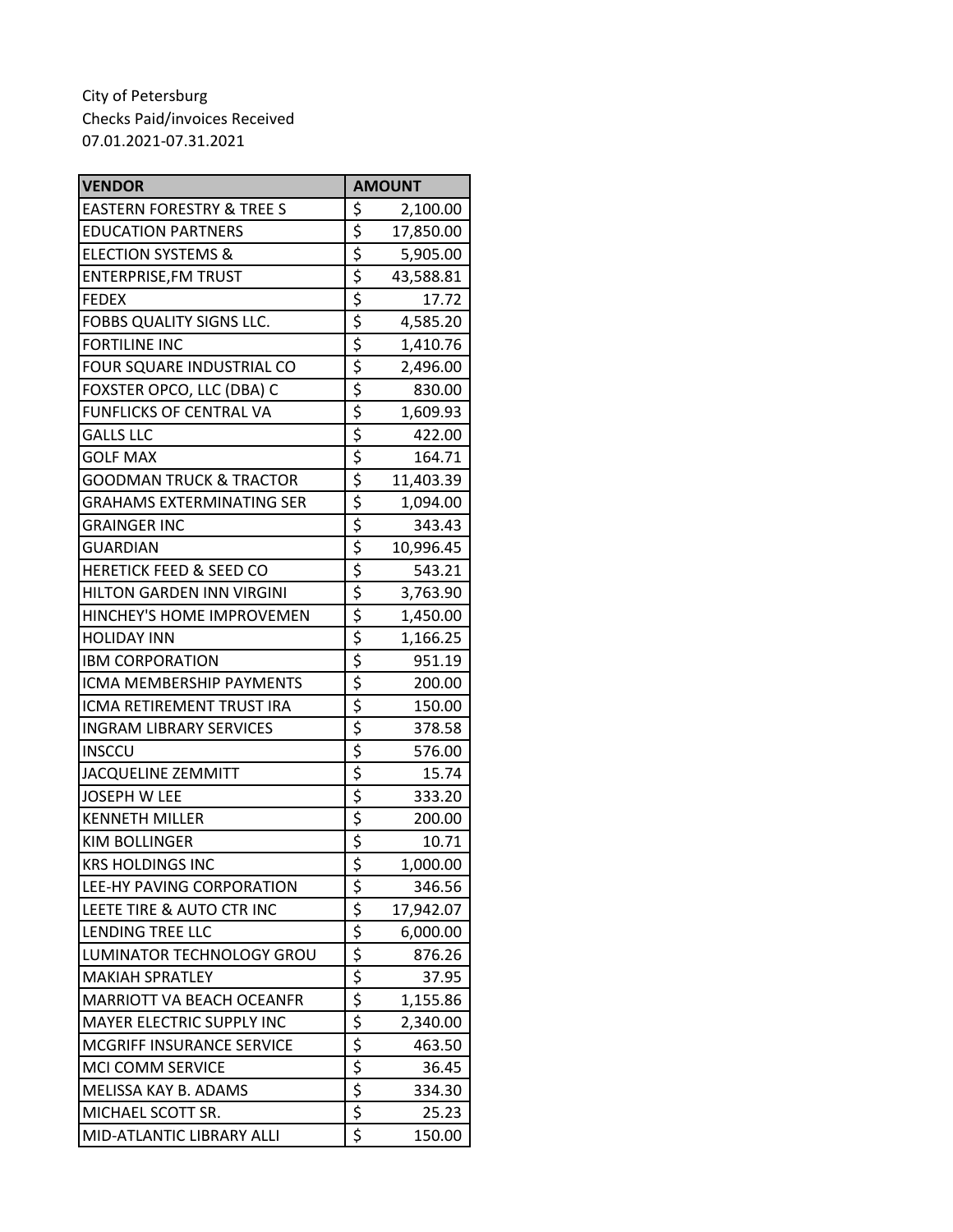| <b>VENDOR</b>                    |                  | <b>AMOUNT</b> |
|----------------------------------|------------------|---------------|
| MILDRED DIX                      | \$               | 150.00        |
| <b>MONICA GHOLSON</b>            | \$               | 39.20         |
| <b>MOTION PICTURE LICENSING</b>  | \$               | 185.39        |
| <b>MUNICIPAL EMERGENCY SERVI</b> | \$               | 694.00        |
| NATIONAL PEN CO LLC              | $\overline{\xi}$ | 166.04        |
| NATIONWIDE RETIREMENT SOL        | \$               | 5,962.00      |
| <b>NC CHILD SUPPORT</b>          | \$               | 270.30        |
| <b>NIGP</b>                      | \$               | 370.00        |
| NORTH SYCAMORE MC LLC            | \$               | 7,116.68      |
| NYS CHILD SUPPORT PROCESS        | \$               | 251.64        |
| OCCUPATIONAL HEALTH CENTE        | \$               | 166.00        |
| <b>OVERDRIVE</b>                 | \$               | 3,502.31      |
| PACIFIC TELEMANAGEMENT SV        | \$               | 59.20         |
| PARTNERSHIP OF OFFICE SER        | \$               | 20.00         |
| PEEBLES GOLF CAR SALES           | \$               | 9,464.70      |
| PETERSBURG ALARM CO INC          | \$               | 143.63        |
| PETERSBURG LIBRARY FD INC        | \$               | 23,333.32     |
| PETERSBURG TRADING CO INC        | $\overline{\xi}$ | 131.88        |
| POWERS AUTO PARTS INC            | \$               | 729.76        |
| PROJECT LIFESAVER INT'L          | $\overline{\xi}$ | 150.00        |
| <b>PURCHASE POWER</b>            | \$               | 17.94         |
| <b>REACH EAP,LLC</b>             | \$               | 746.35        |
| ROBERTS OXYGEN CO INC            | \$               | 185.66        |
| <b>RRS FOODSERVICE</b>           | $\overline{\xi}$ | 1,862.81      |
| RUSH TRUCK CENTER OF VA          | \$               | 5,000.00      |
| SAFETY-KLEEN SYSTEMS INC         | \$               | 226.08        |
| <b>SCHINDLER ELEVATOR</b>        | \$               | 554.40        |
| SEGRA                            | \$               | 2,055.84      |
| <b>SLOAN'S TOWING</b>            | \$               | 250.00        |
| SOFTWARE UNLIMITED CORP          |                  | 995.00        |
| SONITROL OF GREATER              | \$               | 1,246.00      |
| <b>SONNY MERRYMAN INC</b>        | \$               | 291.40        |
| SOUTH CENTRAL WASTEWATER         | \$               | 424,671.38    |
| <b>SOUTHERN ELEVATOR</b>         | \$               | 673.20        |
| SOUTHSIDE VIRGINIA               | \$               | 58,334.00     |
| <b>SPIROS GEORGOGIANIS</b>       | $\overline{\xi}$ | 5,463.64      |
| STAPLES BUSINESS ADVANTAG        | $\overline{\xi}$ | 227.22        |
| STATE OF OKLAHOMA                | $\overline{\xi}$ | 461.52        |
| SUZANNE E. WADE                  | $rac{5}{5}$      | 613.86        |
| <b>SWANK MOVIE LICENSING USA</b> |                  | 646.00        |
| <b>TACS</b>                      | \$               | 78.51         |
| <b>TENCARVA MACHINERY CO</b>     | \$               | 1,627.15      |